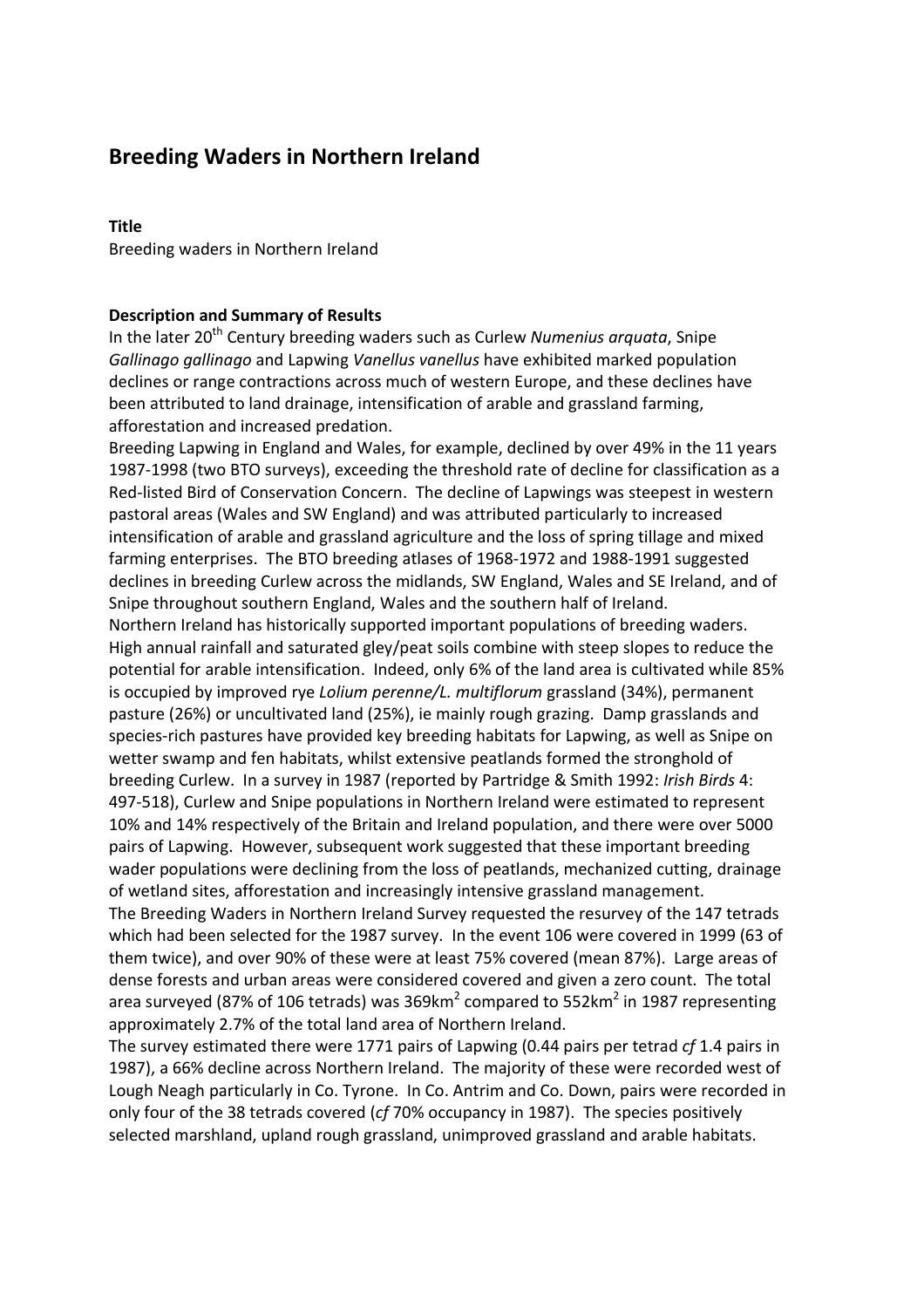Just over 2000 breeding pairs of Curlew were estimated (0.52 pairs per tetrad *cf* 1.37 pairs in 1987), a 58% decline. The highest breeding concentrations were also recorded from Co. Tyrone with a notable absence within the Lough Erne basin, previously an area of high density. Pairs were recorded from only two out of 20 tetrads in Co. Antrim (*cf* 80% of 34 tetrads in 1987). There was relatively strong selection for bog/mire or unimproved grassland.

Snipe were the most abundant and widespread breeding wader in Northern Ireland in 1999 -- estimated at *c*. 4000 pairs (0.97 pairs per tetrad *cf* 1.58 in 1987) although the decline was not statistically significant. Snipe occurred all over but were most numerous west of Lough Neagh (45% of tetrads) *cf* only 16% in Co. Antrim and Co. Down. They preferred fens and marshes.

The survey also recorded nine individual Redshank *Tringa totanus*, but this was not enough to make any meaningful estimates of the total population.

# **Methods of Data Capture**

In 1987 one tetrad (2-km square) was randomly selected for survey from each of the 147 land-based 10-km squares in Northern Ireland. These same squares were selected for the 1999 survey. Observers were asked to visit their tetrad twice, first between 9 April and 17 May, by which time the majority of breeding waders were expected to be on territories, and second between 18 May and 21 June. On each visit, observers were asked to cover as much of their designated tetrad as possible (the 'field by field' method), recording all waders seen or heard onto a 1:10000 site map. Inaccessible areas could be viewed from lanes or vantage points and, as in 1987, observers were requested to be particularly thorough in searching areas of potential wader habitat, such as wet flushes or unimproved grassland. Expansive areas of open moorland or grassland were covered by walking parallel transects approximately 200-250m apart. The habitat type that each wader was found using was recorded, using defined habitat categories such as Improved Grassland, Saltmarsh, Cereals, Stubble etc. Observers also estimated the proportion of each 1-km square within their tetrad that was covered by one of a number of different habitat types.

#### **Purpose of Data Capture**

To estimate the numbers of three species of breeding wader, Lapwing, Curlew and Snipe, in Northern Ireland in 1999 and to compare these to the population estimates in 1987.

#### **Geographic Coverage**

Northern Ireland. A sample tetrad was randomly selected from each of 147 10-km squares containing land. The same tetrads were used in the 1999 survey as had been used in 1987.

#### **Temporal Coverage**

All fieldwork was in the breeding season of 1999. Two visits were made to each tetrad: 9 April to 17 May, and 18 May to 21 June.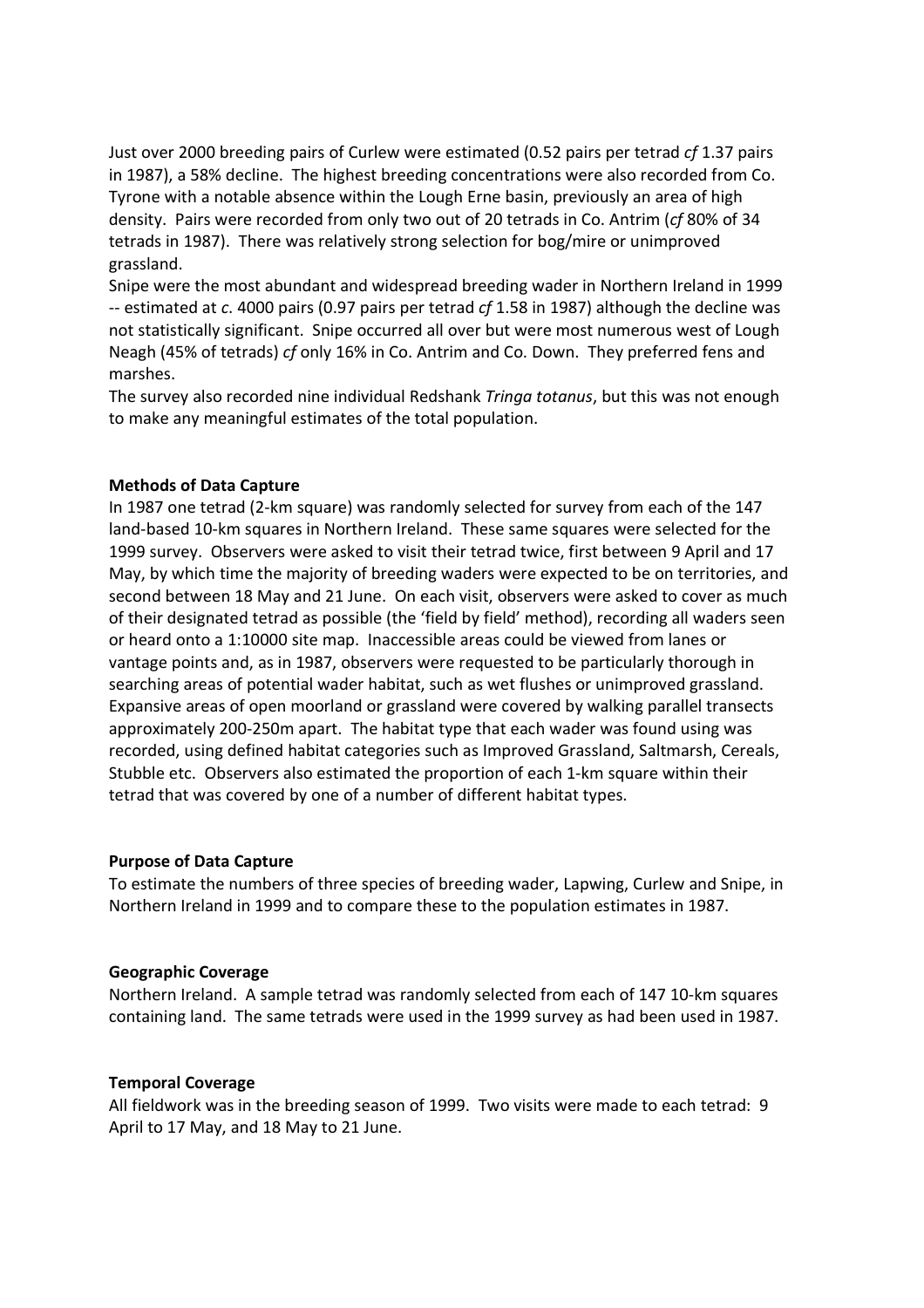#### **Other Interested parties**

The survey was commissioned by the Environment and Heritage Service of Northern Ireland, and was carried out, mainly by volunteers, with the help of the RSPB office in Northern Ireland.

# **Organiser(s)**

Ian Henderson

# **Current Staff Contact**

Ian Henderson ian.henderson@bto.org

#### **Publications**

The main report of the survey is published as:

Henderson, I.G., Wilson, A.M., Steele, D. & Vickery, J.A. 2002. Population estimates, trends and habitat associations of breeding Lapwing *Vanellus vanellus*, Curlew *Numenius arquata*  and Snipe *Gallinago gallinago* in Northern Ireland. *Bird Study* 49: 17-25.

Some extra details were in the research report:

Henderson, I.G., Wilson, A.M. & Steele, D. 1999 (published in 2000). Population estimates and habitat associations of breeding waders in Northern Ireland, 1999: the results of an extensive survey. *BTO Research Report* 234: 1-40. (This also includes copies of the recording card and fieldworker instructions.)

The survey was noticed in *BTO News* number 227.

# **Available from NBN?**

No.

**Computer data -- location** BTO Windows network central area.

# **Computer data -- outline contents**

Data directory contains a list of tetrads and the details of habitat and counts of birds in each 1-km square of each counted tetrad. Also a few copies of electronic documents. All the visit maps used by the observers were scanned to pdf copies for Kerry Colhoun to use for the repeat survey run by RSPB in 2013.

# **Computer data -- description of contents**

The data directory contains 3 datafiles:

Habitat.txt Columns are:

1-5 Tetrad ID: identified by grid reference of bottom left (SW) corner; 7-9 ?? (not read in by SAS program); 11 Visit (1 or 2): observers were asked to visit each tetrad twice, the first 9 April to 17 May, the second 18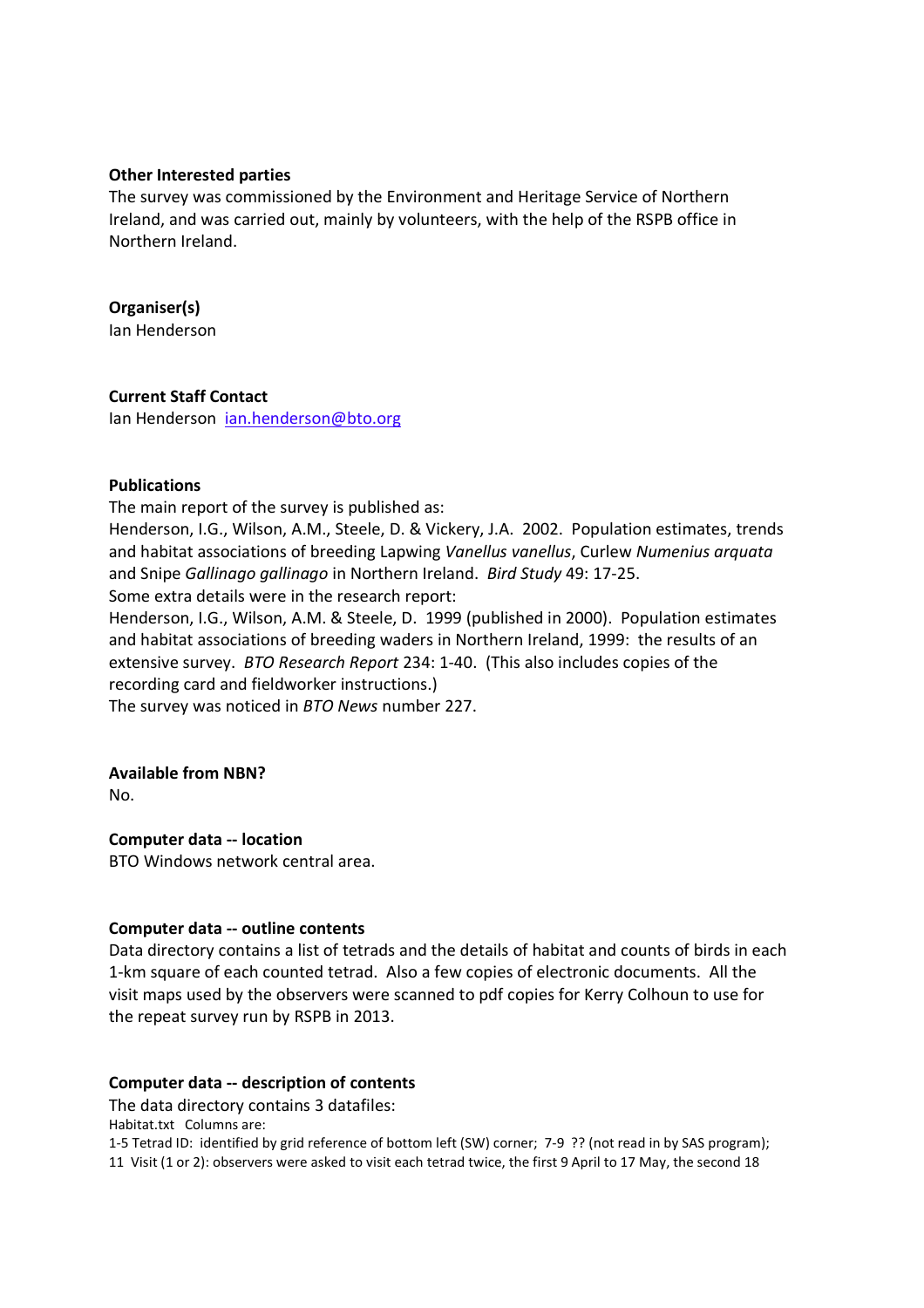May to 21 June 1999; 13-15 Coverage: area of the tetrad covered by the observer; 23-24 Habitat: US - unimproved grassland grazed (or recently) by Sheep, UC -- ditto Cattle, UH -- ditto Horses, UK -- ditto Unknown, UG -- unimproved grassland ungrazed, IS IC IH IK IG ditto but improved grassland, RS -- upland rough grazing stock present, RN -- ditto no stock present, HM -- Heather Moorland, MA -- Marsh/Swamp/Fen, BO -- Bog, SA -- Saltmarsh, WA -- Water body (lake, river etc), WC -- Winter Cereal, SC -- Spring Cereal, NC -- Non-cereal (root crops, brassicas), BA -- Bare Soil, ST -- Stubble, WO -- Woodland/ Scrub, BU -- Buildings (town. village, farm), OT -- Other (specified on paper form);

26-28 a; 30-32 b; 34-36 c; 38-40 d all contain the proportion of each 1-km square, within their tetrad, that was covered by one of a number of different habitat types. a=NW, b=NE, c=SW, d=SE. Areas of "standing water", including lakes, bog and marsh, and flooded or water-logged ground and areas of woodland or scrub were also indicated on the map.

Species.txt Columns are:

1-5 Tetrad ID; 7 visit; 9-10 hab; 12-13 lb lapwing breeding; 15-16 lt lapwing total count including assumed non-breeding status; 18-19 cb and 21-22 ct ditto Curlew; 24-25 rb and 27-28 rt ditto Redshank; 30-31 sb and 33-34 st ditto Snipe; 36-37 ob1 and 39-40 ot1 ditto Other species 1; 42-43 ob2 and 45-46 ot2 ditto Other species 2; the last line of each tetrad record is: 1-10 as before (duplicated); 12-13 Total Lapwing; 18-19 Total Curlew; 24-25 Total Redshank; 30-31 Total Snipe; 36-37 Total Other species ULSTER.DIS.txt: A list of 105 tetrads to be covered

DOCS directory Electronic copies of various documents and reports.

#### **Information held in BTO Archives**

1 Transfer Case containing all data.

**Notes on Access and Use**

**Other information needed**

**Notes on Survey Design** 

#### **Specific Issues for Analysis**

For the purpose of the survey, and comparable to 1987, breeding pairs were identified as incubating birds, singles or pairs of birds encountered away from sea shorelines or estuaries, or individuals displaying, mobbing or assuming other territorial behaviour. Flocks of more than four waders were recorded as individuals rather than breeding pairs and were assumed to be non-breeding birds. Population estimates were calculated as in the previous survey to ensure comparability. Thus, the total number of pairs of each species recorded in the tetrad survey and the area of land covered (from the proportion of each tetrad covered by the observer) was used to calculate both mean species density and total breeding population for Northern Ireland, effectively by multiplying up the birds on the area covered (369  $\text{km}^2$ , or 1/37th) to the total land area available. Confidence limits for population estimates were calculated using a proportionately random bootstrap procedure. A relative measure of habitat preference (not absolute numbers for each habitat in Northern Ireland) was calculated for seven habitat categories (bog/mire, marsh/fen, heather moorland,